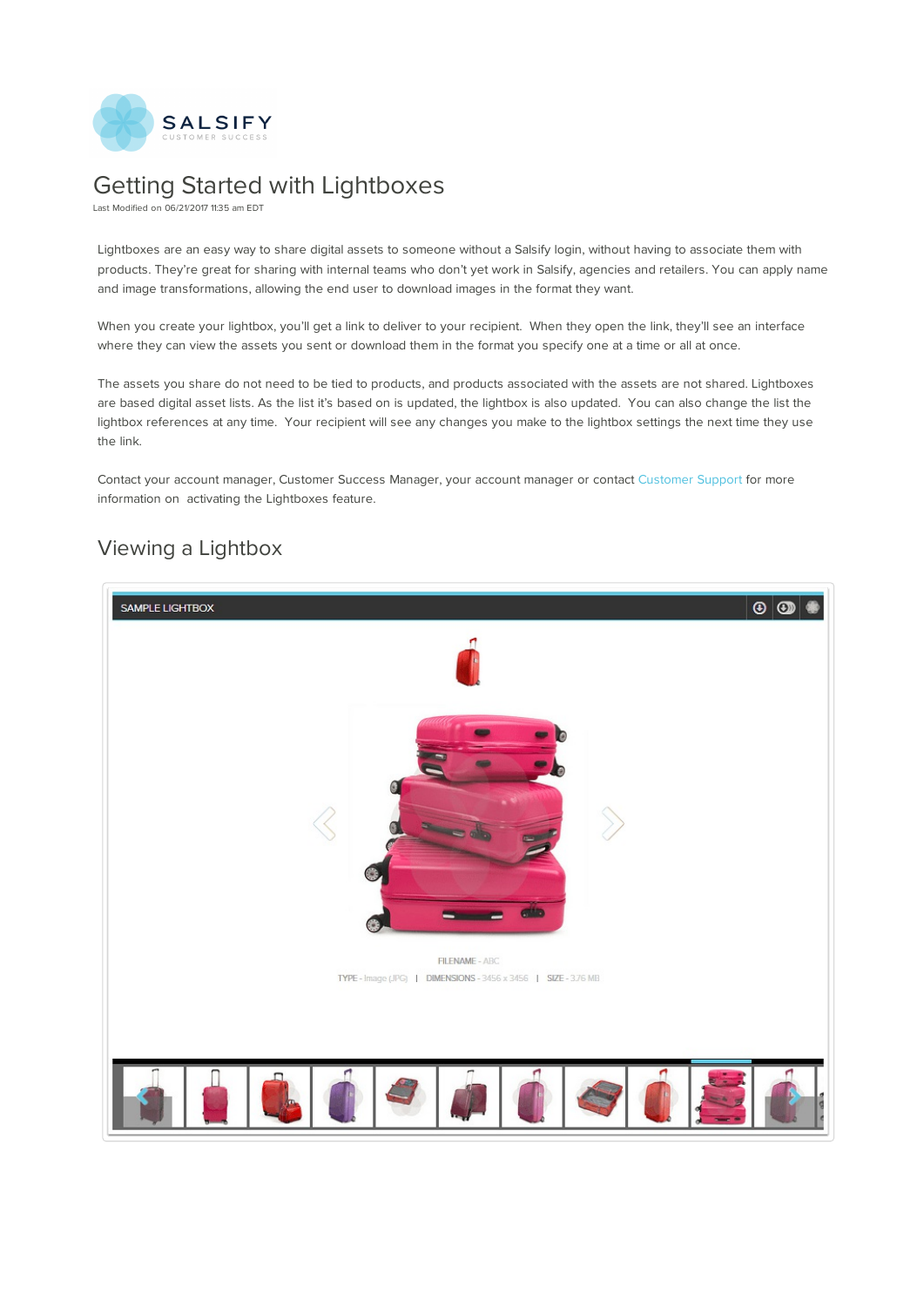Recipients of your shared Lightbox can:

- Access the Lightbox via the shared link without ever logging into Salsify.
- View digital assets in the Lightbox at any time via desktop, tablet or mobile devices.
- Download digital assets one at a time or all at once via a zip file sent directly to their email inbox.

Once the recipient has a link to a specific Lightbox, digital assets are dynamically updated:

- **For you**: assets associated to the Lightbox list can be adjusted, edited or deleted at any time by adjusting the List associated to the Lightbox
- **For the Recipient**: any changes made by you can be accessed via the same Lightbox link.

You can feature any type of digital asset, up to 250 images per lightbox, including:

- Photos
- Graphics
- Icons
- Logos
- Videos
- Presentations
- PDFs
- Spreadsheets

When a lightbox link is shared, anyone you share the lightbox with can view your Lightbox the same way you do.